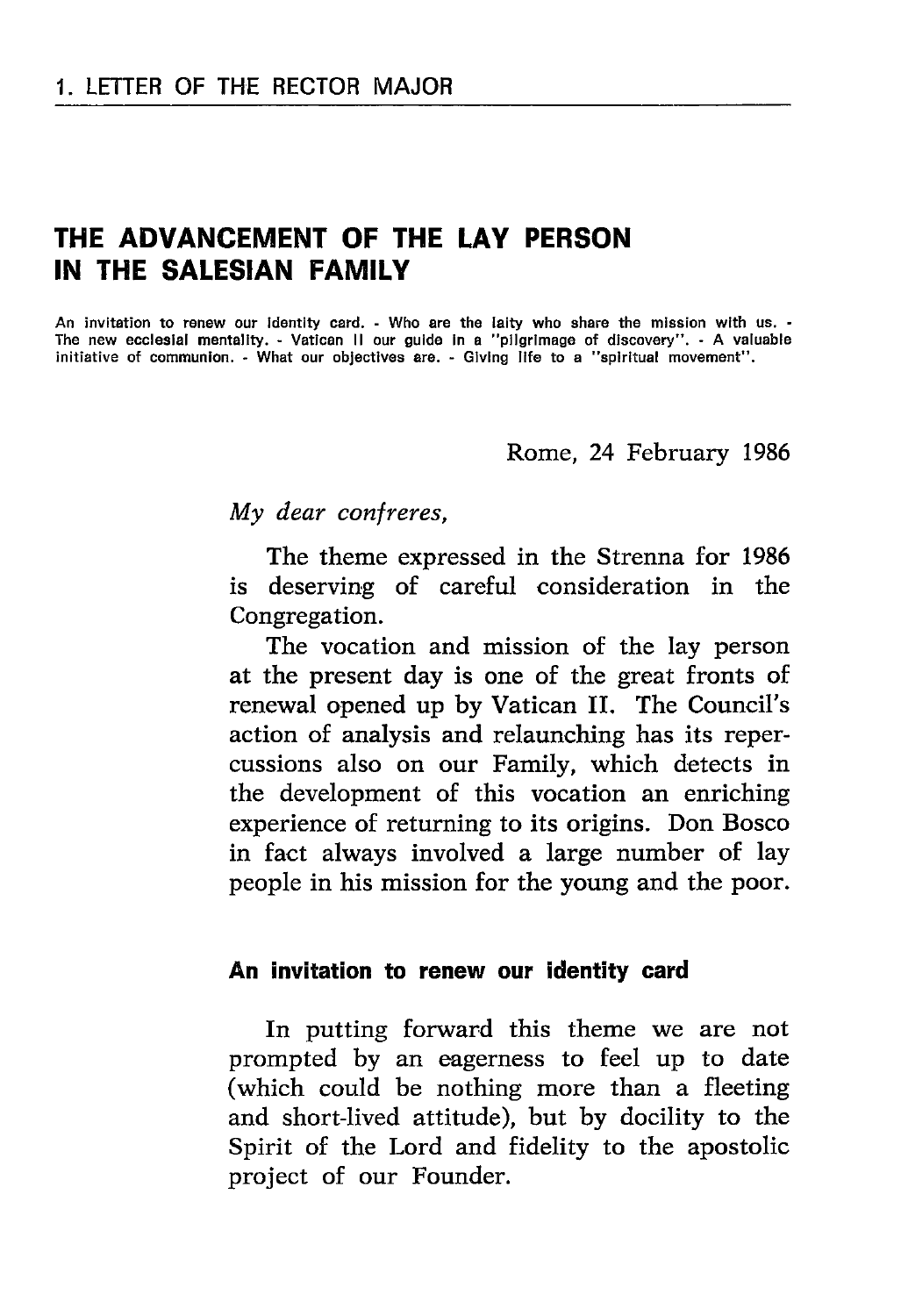Failure indeed to follow this line would mean that we had lost interest in our vocational identity. After a hundred years of life we need to rejuvenate our salesian features, so that our authentic physiognomy may be more evident and attractive.

Little by little, in fact, a certain involution was taking place in this sector which would have converted us into self-sufficient administrators of the works already existing rather than animators of an apostlic movement in <sup>a</sup> Church which is on the move: more tutors of pupils than missionaries of the young.

Fortunately the Council produced a lot of fresh air which reached the lungs of our General Chapters, and in particular the Special one. Today we have available a rich and striking doctrine on the laity with practical and stimulating guidelines, and to some extent we have already committed ourselves to them in various provinces.

Something is certainly happening. We saw it, for example, a few months ago in the 2nd World Congress of the Cooperators. It has been evident for some time in work with the Past Pupils. We watch with fresh attention the "Lay Collaborators" and the "Friends of Don Bosco". But in some provinces progress is very slow; they find it difficult to get going.

What is lacking? A renewed conciliar mentality? A greater sense of the Church as communion? A more objective social sensitivity? A more courageous and compelling vision of our commitment to the young and the poor? More drive from our spiritual batteries?

One thing is quite certain: if Don Bosco were alive at the present day, with the vast horizons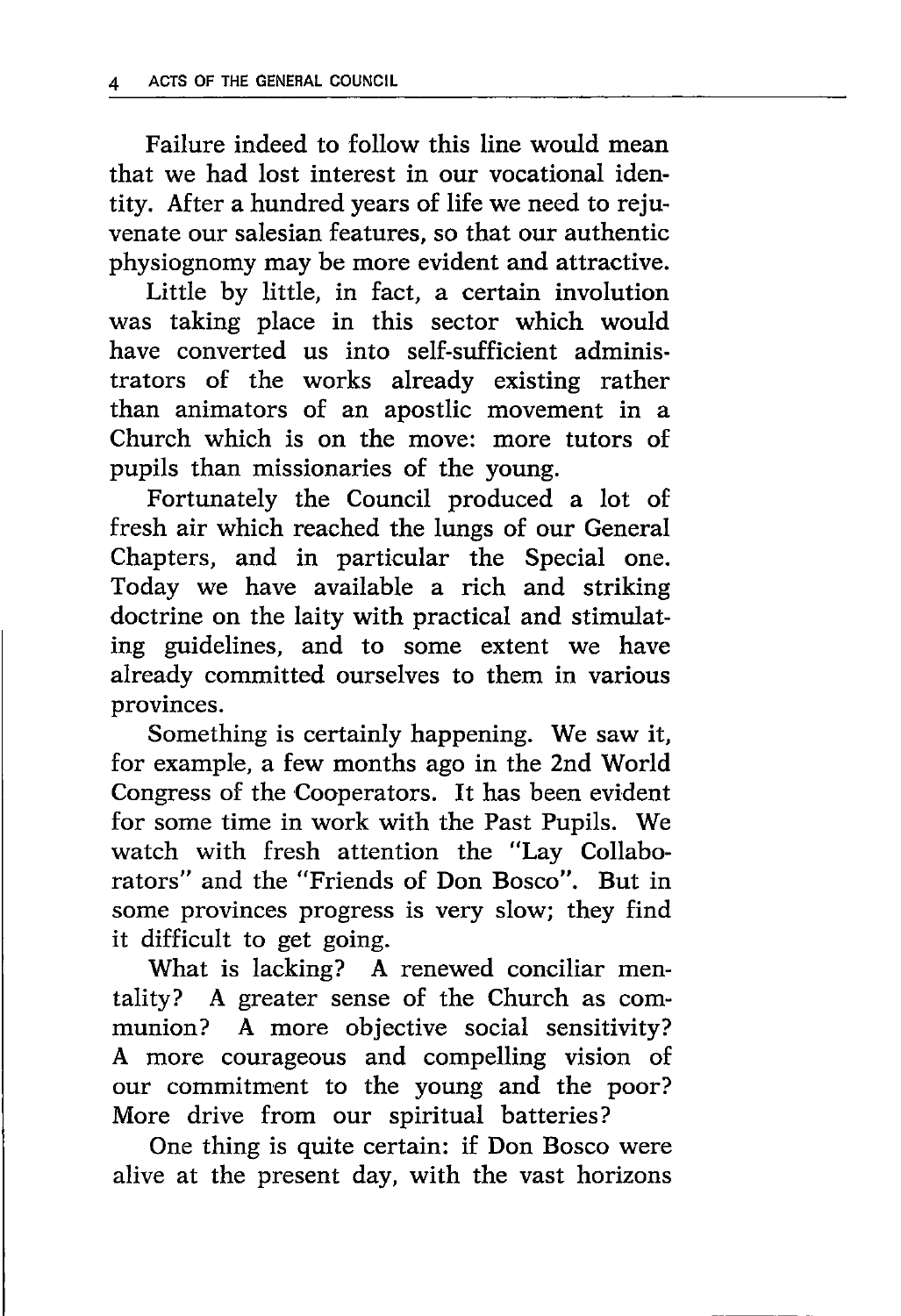of Vatican II available to him, he would immediately set about involving a multitude of the laity in his working plans.

And why should not we do the same, we who are his sons and who want to show, for the coming centenary celebrations of his death, that the charisma of the Oratory is still fully alive and up to date?

## The lay people who are with us in the mission

We want to foster the vocation of the laity involved with us in the service of the young, and we want to do this on the basis of the genuine spirit of the Council. But when we approach the matter from a different angle, and instead of speaking of the laity according to the Council we pass to a consideration of the lay people with whom we ourselves deal and work, we find that a strange difficulty arises from the elastic nature of the meanings given to this term. We seem to be on different levels, which obscure the true ecclesial concept of the lay person, and reduce our consideration to a generic kind of idea which seems to rule out the possibility of speaking explicitly of "vocation" and "mission".

The trouble is due to the many different meanings currently attached to the term "lay"; the variety is now so firmly rooted in our common way of speaking that if we are not careful we ourselves may become victims of mistaken ideas.

Let me give you some examples of the way in which this term is used (at least in the Italian environment). We speak of "lay collaborators",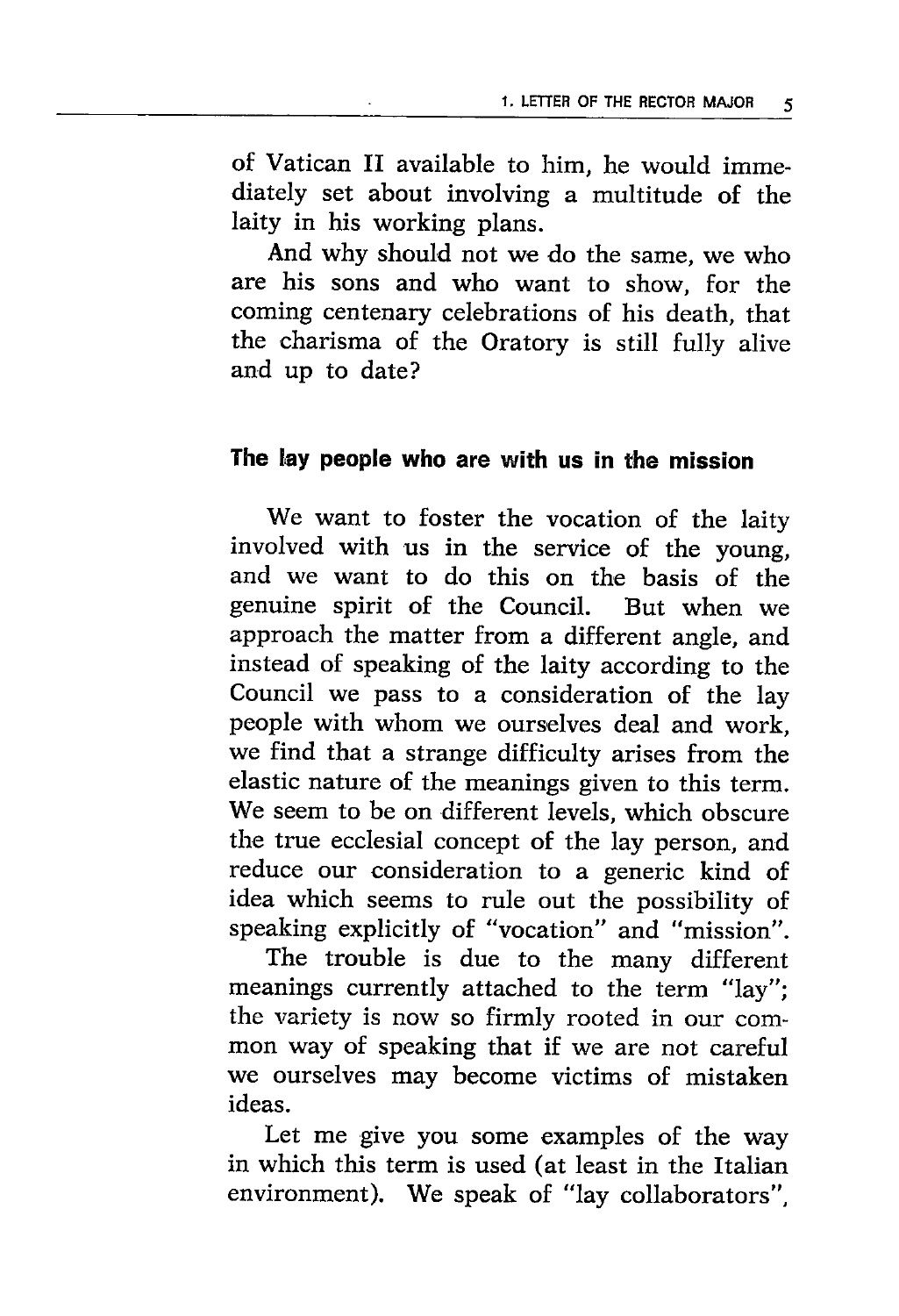but what meaning do we attach to the expression? The newspapers often refer to the "lay" parties in politics, and what does it mean there? Or why is it that one can speak of a "'lay' State" but is suspicious of the term "'lay' morality". There is a real difference of meaning in the two cases.

What we are concerned with is the meaning of the term in the context of the Salesian Family: who are the "lay people" in it, the people referred to in the Strenna? The answer needs to be an exact one because it is intimately connected with our fidelity to the Council and to Don Bosco. Lack of precision here will lead to activities which are confused and not incisive, which lack concreteness as regards their vocational aspect and in consequence are superficial from a salesian standpoint.

In replying to the question therefore, we must state with deliberate precision that by the term "laity" or "lay people" here we mean those christians who are members of the Catholic Church and who, while remaining in the world according to their characteristic secular status, are disposed to live out their Baptism in the mission with us. In other words, as is obvious, we mean to apply to them and to make flourish in our Family the concrete description of the lay person as was given by Vatican II.

I consider it of vital importance to be exact about this; if we are not we shall never launch in the Church a real spiritual movement among people.<sup>1</sup>

It is not a question of excluding from our consideration and from appropriate involvement at different levels so many other collaborators,

1.Cs.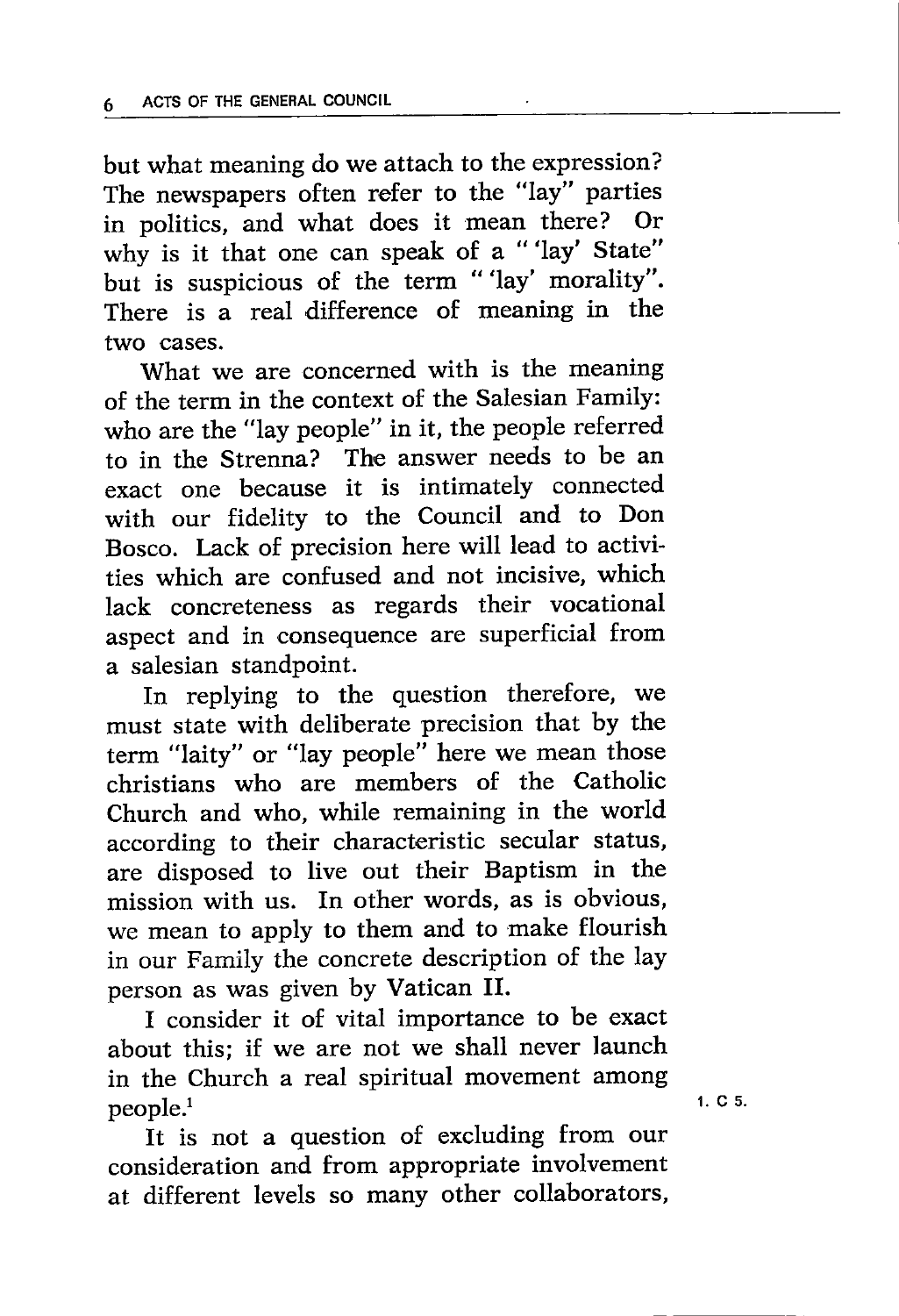past pupils and friends. We know that Don Bosco sought collaborators everywhere, so long as they had a bit of goodwill and did some good ("bene - factors"), even if they belonged to no religion at all. And this is a very valid trait which we have inherited, one which must be preserved in the Congregation and which at the present day has been endorsed by the Council's opening to ecumenism, to dialogue with nonchristian religions and even with non-believers. But this year's Strenna does not refer to this particular aspect, which in many of our communities is already functioning reasonably well.

What we have to do is eliminate the dangerous superficiality of which I spoke in my Report on the state of the Congregation to the 22nd General Chapter; it goes with and characterizes the busybody jack of all trades who may seem the friend of many but is spiritual father to none.

fn our Family we find lay people (in the conciliar sense), or we involve them in fact, among the Cooperators, among those Fast Pupils who (according to GC21) "have made the choice of the gospel", $\frac{1}{2}$  and among those external "collaborators" and "friends" who want to bear witness to their Catholic faith.

The concrete task to which we are called is a greater and better dedication of ourselves to promoting in the first place the Association of the Cooperators in its lay members, and to intensify our care of those who, without being ordained or consecrated, want to be active Catholics among the Past Pupils (in their local Associations and in the World Confederation), among the Collaborators and among the Friends.

These are the laity of our Family to whom

2. GC21 69.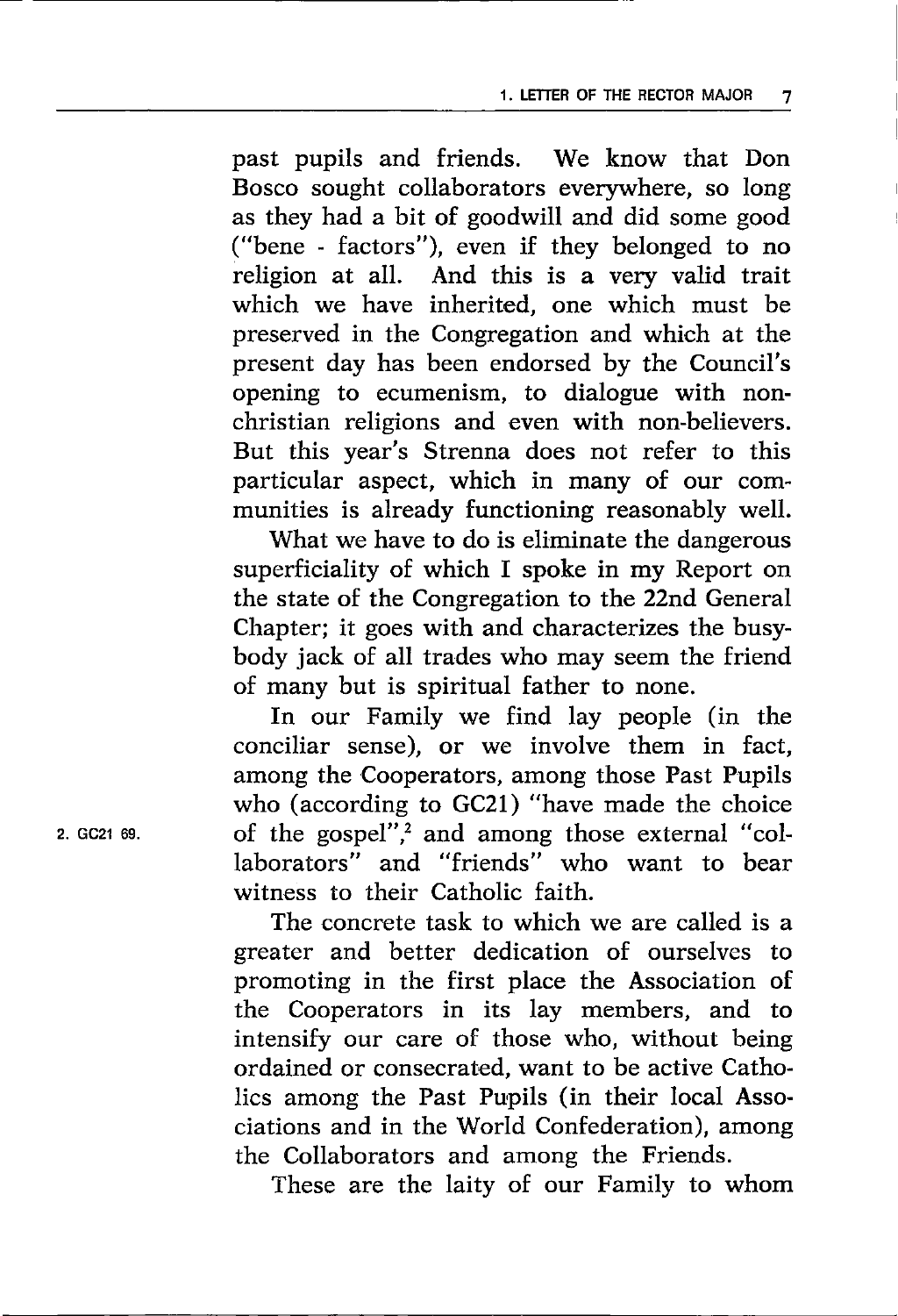we are referring. We must act in concert with the FMA and the other consecrated Groups in the Family to make these lay people feel the joy of living a wonderful vocation and of sharing with us in the work of the Church's mission in the world in the spirit of Don Bosco.

#### The new ecclesial mentality

The mature man must have wisdom and be open to the innovations of the Spirit. But in recent years we have seen for ourselves that there are people who on reaching a certain age can easily become sceptical; there is no longer anything new for them, they sit back, they have arrived, and they settle little by little into <sup>a</sup> comfortable middle-class life style. It is a sad experience to meet people who are mature in age but so lacking in spirit.

I said to you in my last letter that it has been said that the Council produced no unpublished definitions or condemnations, but this notwithstanding there emerged from it an extraordinarily new state of affairs: "nihil novi et omnia nova".

As regards the laity in the Church there is <sup>a</sup> great innovation that should be noticed, and whoever is unaware of it runs the risk of not being docile to the Spirit, and therefore of not being able to contribute effectively to renewal.

The vocation of the lay person, as presented by Vatican II, makes concrete demands which impose on all of us two simultaneous and complementary obligations: to have a sound knowledge of the Council's doctrine in this regard, and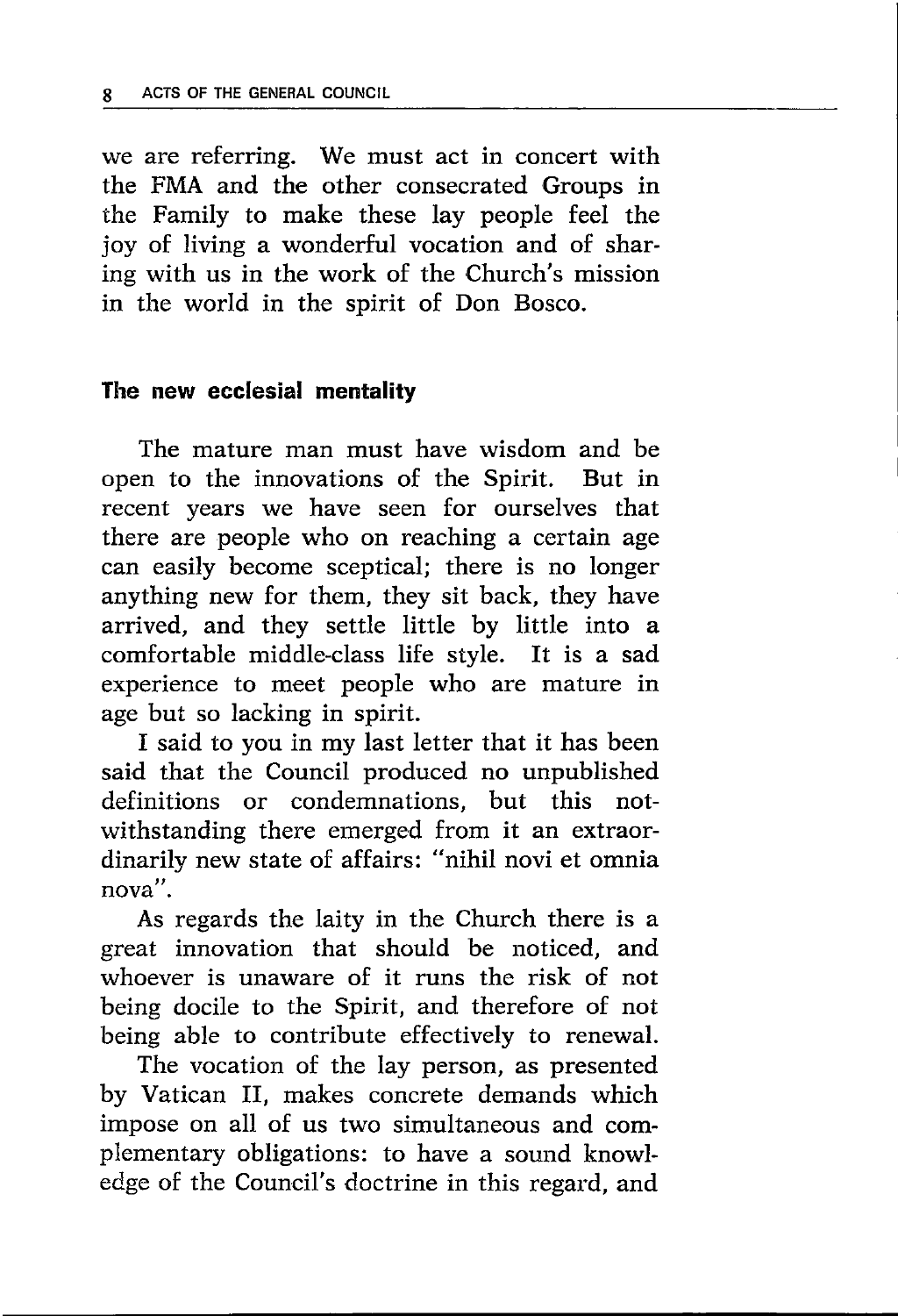in addition to take another and discerning look at the thought of Don Bosco and his initiatives. We can never separate these two aspects; if we did, we should fall into either fleeting caprice or static rigidity.

Now, with regard to Don Bosco's thoughts and actions we can say (or at least I hope we can) that we have a sufficient bibliography and a living tradition which can facilitate a serious historical assessment of the presence of the lay person in our mission. We are all fully convinced that our Founder was always concerned to involve the greatest possible number of collaborators in the working out of his plan, from Mamma Margaret to employers, to ordinary good citizens, to theologians, to the nobility, and even to the politicians of the time; he thought, he planned, he sought the opinion of others, and finally he instituted as an organized expression of what was in his mind the Pious Union of Salesian Cooperators. "The Cooperators", he "The Cooperators", he declared with conviction and hope, "will be the ones who will promote the Catholic spirit".3

But as far as our knowledge of Vatican II is concerned, there remains some doubt.

As I said in the previous letter, it is the sad opinion of the Pastors of the Church (and I think that unfortunately the opinion applies also to more than a few religious) that Vatican II is not sufficiently known, and still less has it been assimilated and put into practice; indeed interpretations have been more readily followed that are superficial, reductive, partial and even distorted.<sup>4</sup> Hence the urgent need for all to go back to the Council texts and make an ordered study of them.<sup>5</sup>

3. MB 18 <sup>161</sup>

<sup>4.</sup> Cf. AGC 316, p. 9-12.

<sup>5,</sup> Cf. Extraordinary Synod, Final report, l, 5-6.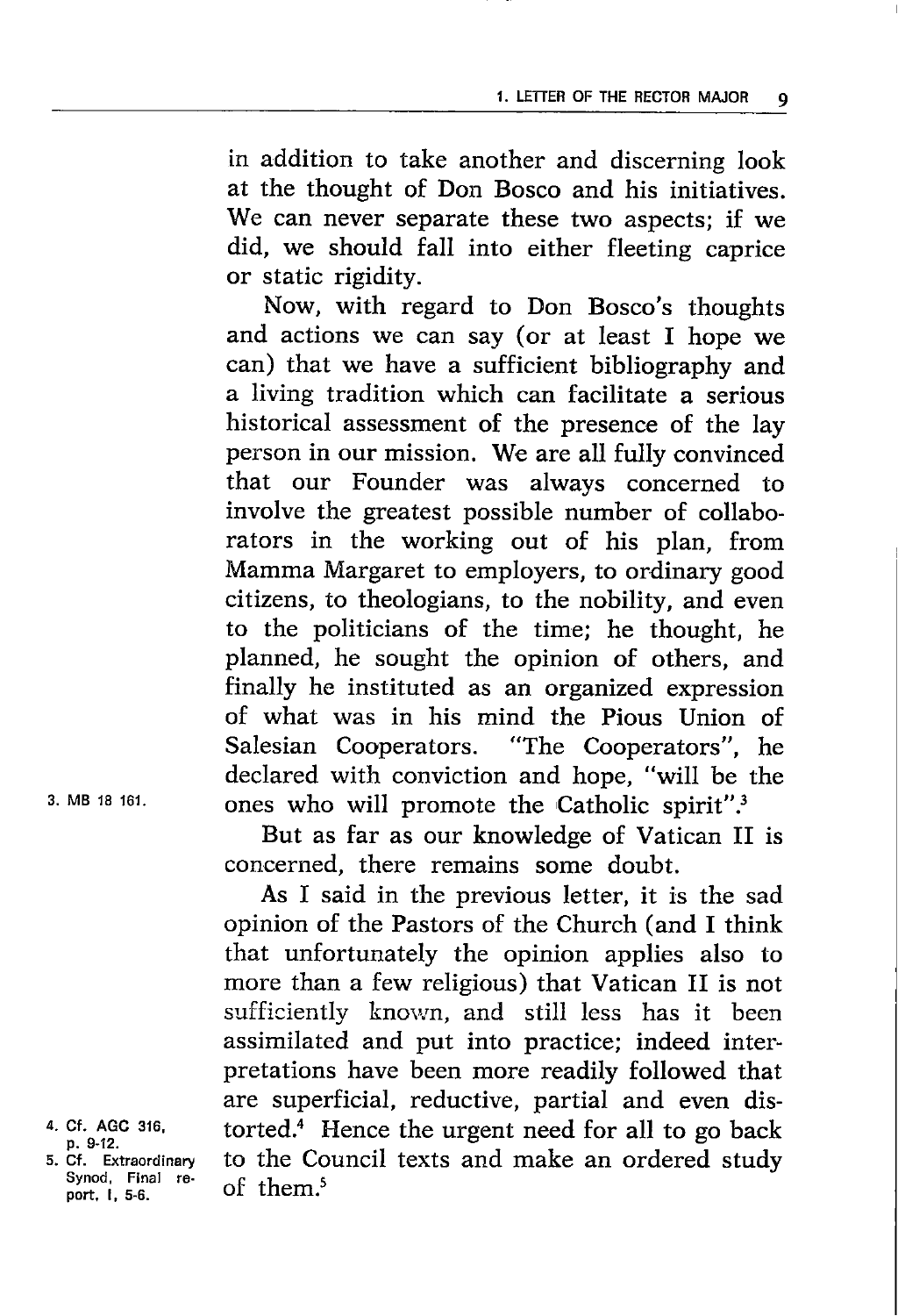It is necessary therefore, and the task falls particularly on provincials and rectors, to organize concrete initiatives in this regard. It is <sup>a</sup> duty for every province. Every house too must seek a practical means of acquiring a deeper and systematic knowledge of the Council's doctrine. After the appeal of the Extraordinary Synod such an urgent task must find a place in our plan of life. For my own part I thought it opportune to do this even when I was recently preaching the Spiritual Exercises to the Holy Father and the Roman Curia.<sup>6</sup>

If the Council is a prophetic event, "a gift of God to the Church and to the world", "the great grace of the present century", "a new Pentecost", "the Magna Carta for the future"<sup>7</sup> and "the great Catechism of modern times",<sup>8</sup> our pastoral mentality must be adapted constantly and ever better to its great indicational guidelines. One of these is precisely the vocation and mission of the laity in the Church.

# Vatican !l our guide in a "pilgrimage of discovery"

In his Message for the 1985 World Day of Peace, John Paul II declared that the passage of man through history is like a "pilgrimage of discovery".9

Certainly Vatican II is for believers a rich and fruitful source of discoveries.

One of them is the positive view of the World as an authentic religious value, despite the ruin caused by sin: the Father created it for man and loved it so much that he sent to it his only Son.

6. Cf. ln thls number of the ACTS. p. 37.

7. Extraordinary Synod. 8. CT 2.

9. Message of 1985, t0.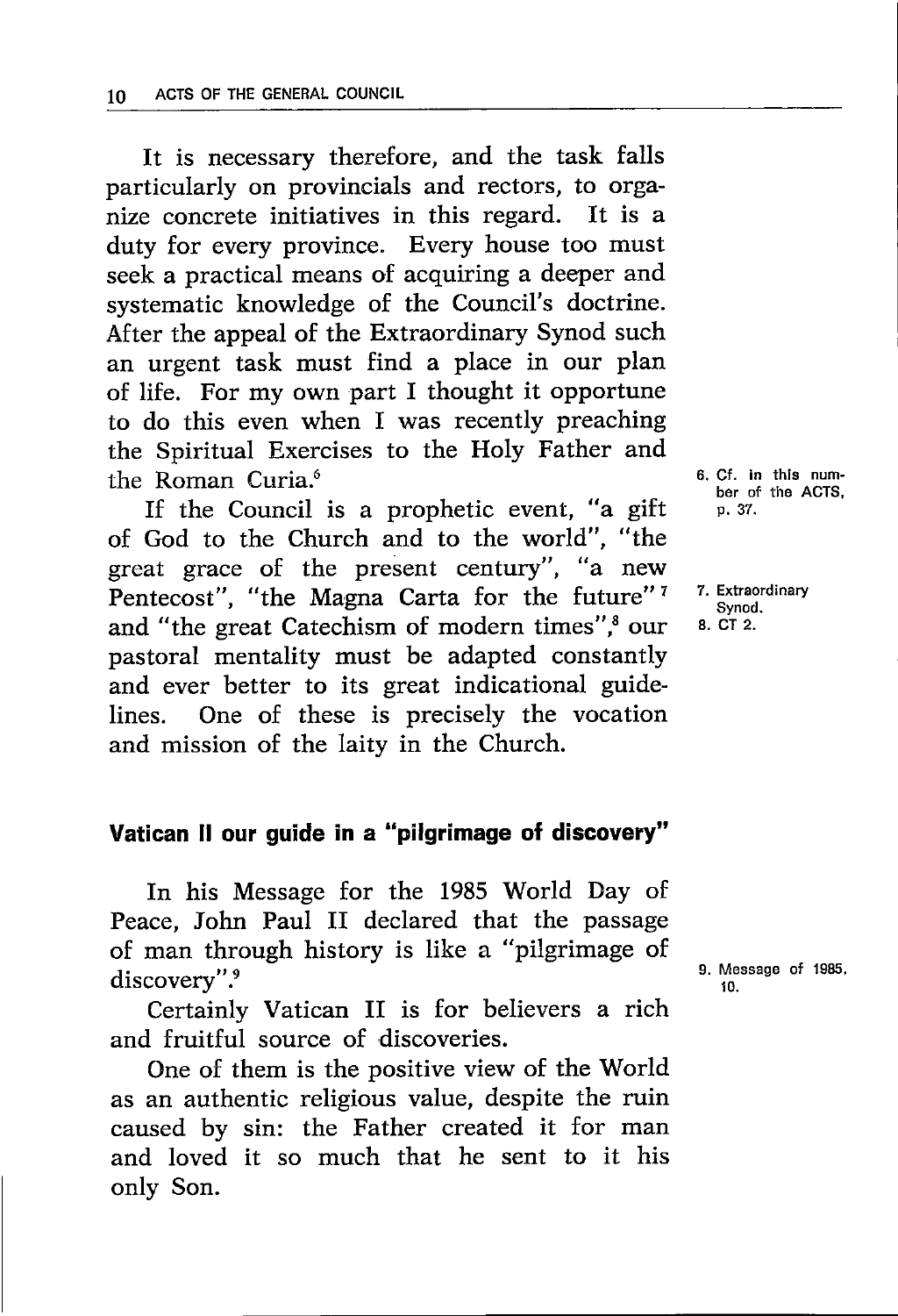Such a vision brings with it an entirely new manner of looking at the Church in its overall relationship with the world. It lives for the latter's service: in fact the entire People of God is inserted in human history as a sacrament of salvation.

This is the context in which the doctrine of the vocation and mission of the lay person finds its place. The Council gave a formidable response to the prevailing laicism; it stripped it of the banner of the lay or secular state, which it was proudly waving as a post-christian conquest; it was purely and simply "laicism" which represents the backtracking of an illuminism which is reductive of reality.

The bearer of the banner for the re-assertion of the true secular or lay state in the world is, among the People of God, the lay person. In fact the rediscovery of the World as the creation of the Father, an expression of his omnipotent love; of the World as the story of mankind, in which Christ, the presence of liberating love, became incarnate; of the World moving forward to its final destiny as a plan in developing transformation through the work of the Holy Spirit, the bearer of sanctifying love, all leads to the emergence of the fascinating and inseparable double concept of "God and the World".

We do not know a God without the World. and a World without God is impossible.

The idea of "laity" does not mean thinking of the World as though God did not exist: that would be laicism; but thinking of it precisely as he created it, with its laws, its autonomous values, the consistency of the respective ends, the regality and protagonism of man, his tremen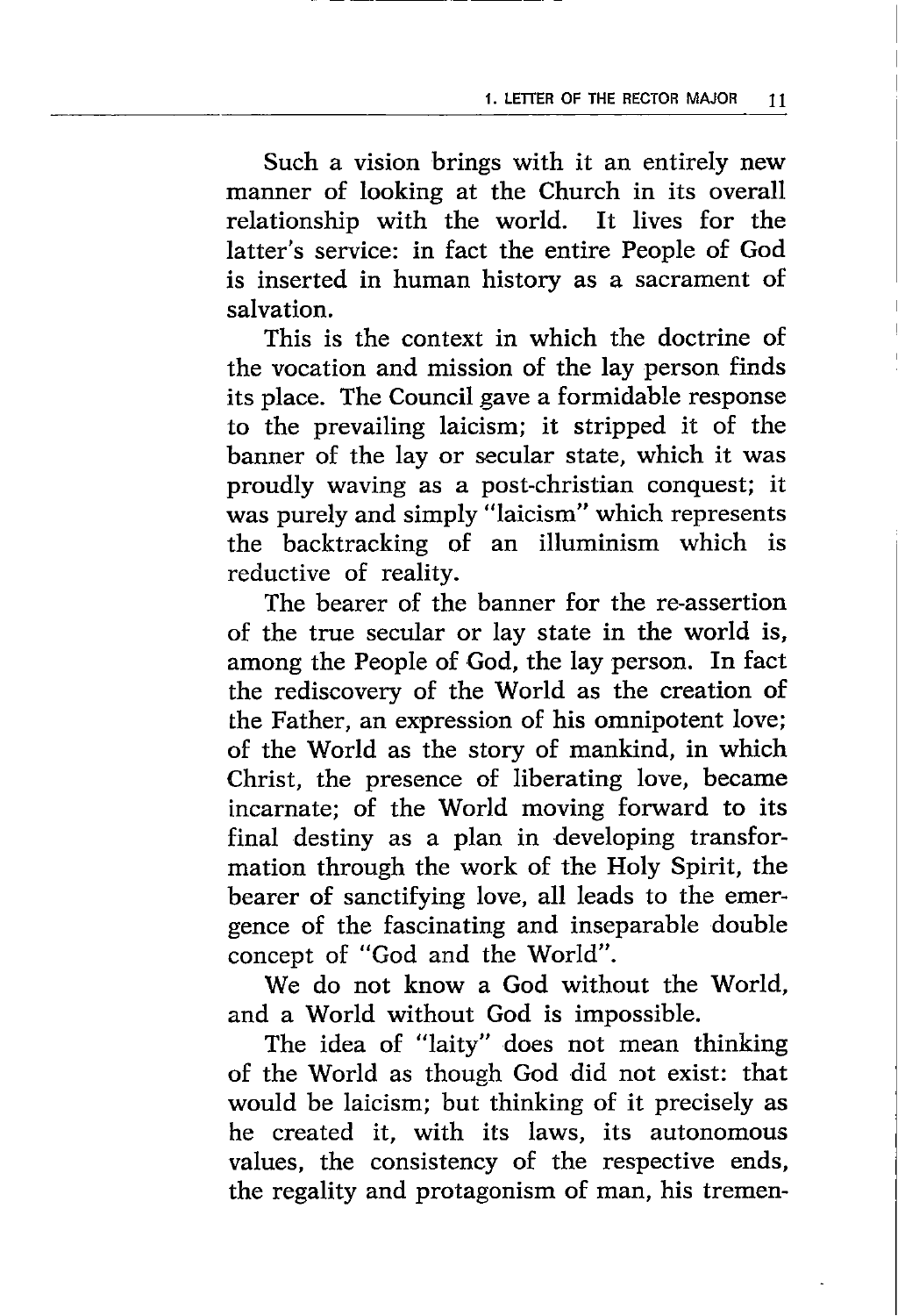dous task in history, his personal dignity, his work, knowledge, technical ability — everything work, knowledge, lechnical ability — everything<br>harmonized in a return dialogue of love with which man must meet God's initiative.<sup>10</sup>

The more one knows of the World and human history, the more does one realize that God can only be Love. The laicist who accepts the existence of God, but then thinks of him as having no interest in the World reduces him at the best to an unmoved mover but one without a heart, and that is a blasphemous caricature!

A similar rediscovery of the World creates for us an image of the Church which is no longer that of a pyramid, narrow at the top (the hierarchy) and broad at the base (the laity), but that of an immense circle expanding in history, which receives energy and stimulus from the centre for continual extension.

And it is precisely the layman who is on the circumference, on the frontier of progress, of liberation and of transformation of the World. For this he needs Christ and his Spirit (the centre!); he needs light and grace and the values of the Beatitudes which come to him through the service of the Ministry and the witness of consecrated life (close to the centre); he needs communion with everyone so as to feel himself to be a living member of the Body of Christ in history (the Church of all, one and holy), but he is in the front line, he is truly a protagonist. While he receives he also gives; and the "ministers" and "consecrated" persons, while they help him, are also enriched by what his vocation gives to them.

Don Bosco had immediately understood these values of the World and felt himself called to

10. Cf. GS 43.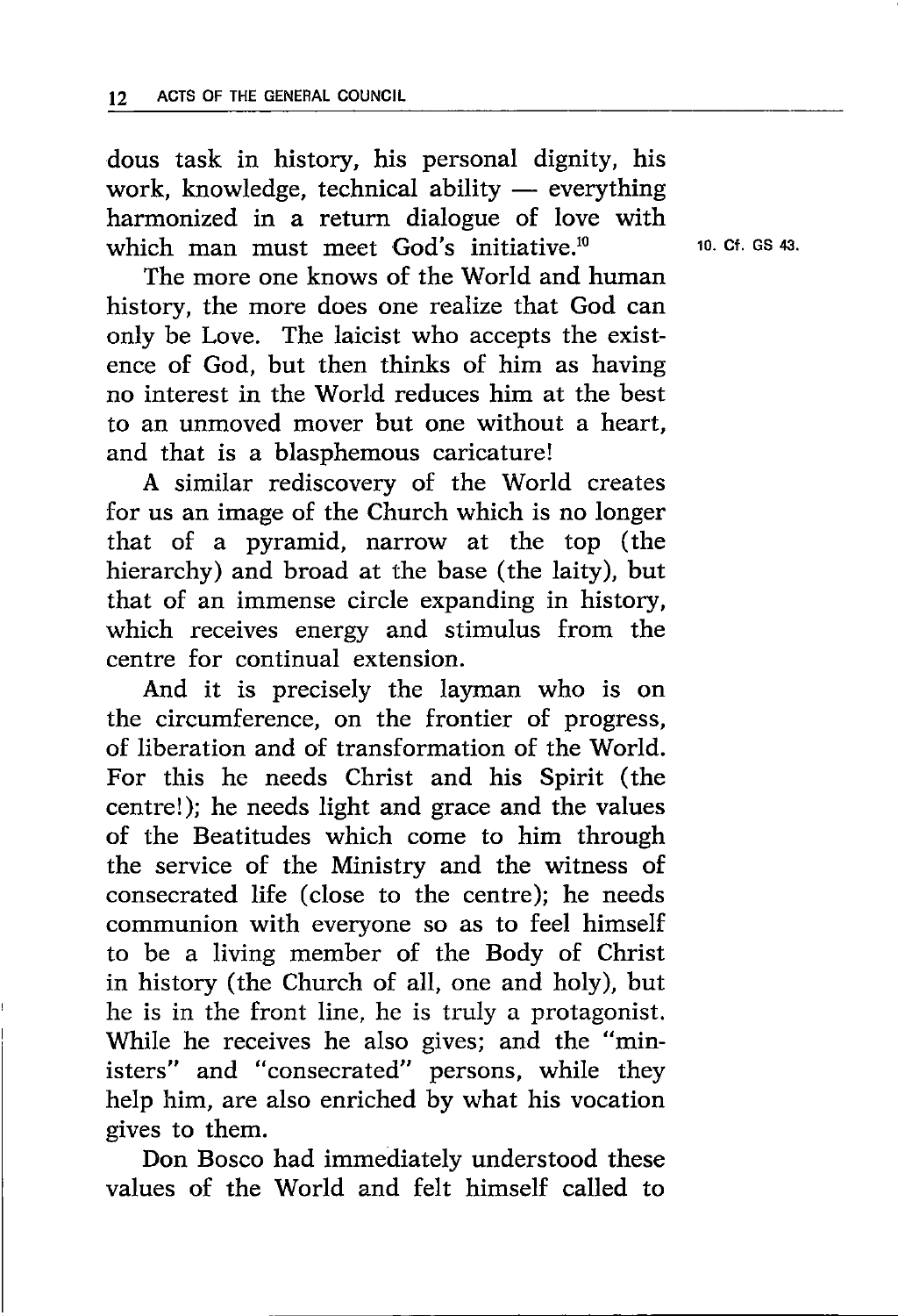11.  $CF. C 33.$  work for the betterment of human society.<sup>11</sup> He dedicated himself to young people of the poorer classes, in need and lacking care, so as to make of them upright citizens. He was a realist and had a strong sense of history. His strategy was built on the conviction that religion (i.e. "christian faith") was an indispensable value to be inserted at the centre of culture (and in the heart of every young person) if society was going to be renewed in line with the dignity of the human person.

> With his practical and industrious mentality he scrutinized the complex events and circumstances of the time, and in the light of history and faith came to the conclusion (so very clear today in "Gaudium et spes") that God really loves the World, and that he sends all christians to it to save it. In particular he felt that he himself was sent with that purpose, with <sup>a</sup> mission to the young and the poor. This was the reason for his rich humanism, his appreciation of progress in science and technology, his flair for method and organization; this was why he was so concerned to discuss matters with civil authorities; for this reason he was so anxious to move so many people of good will to be active and share in responsibility, and to appeal to Catholics to be united in doing all the good they possibly could.

> Without any doubt he was a holy Founder raised up by the Lord for a prophetical anticipation of what was to come in later times.

> The Council invites us today to rediscover this ecclesial vision so as to give a clearer and more committed physiognomy to the salesian dimension of service to the world's youth.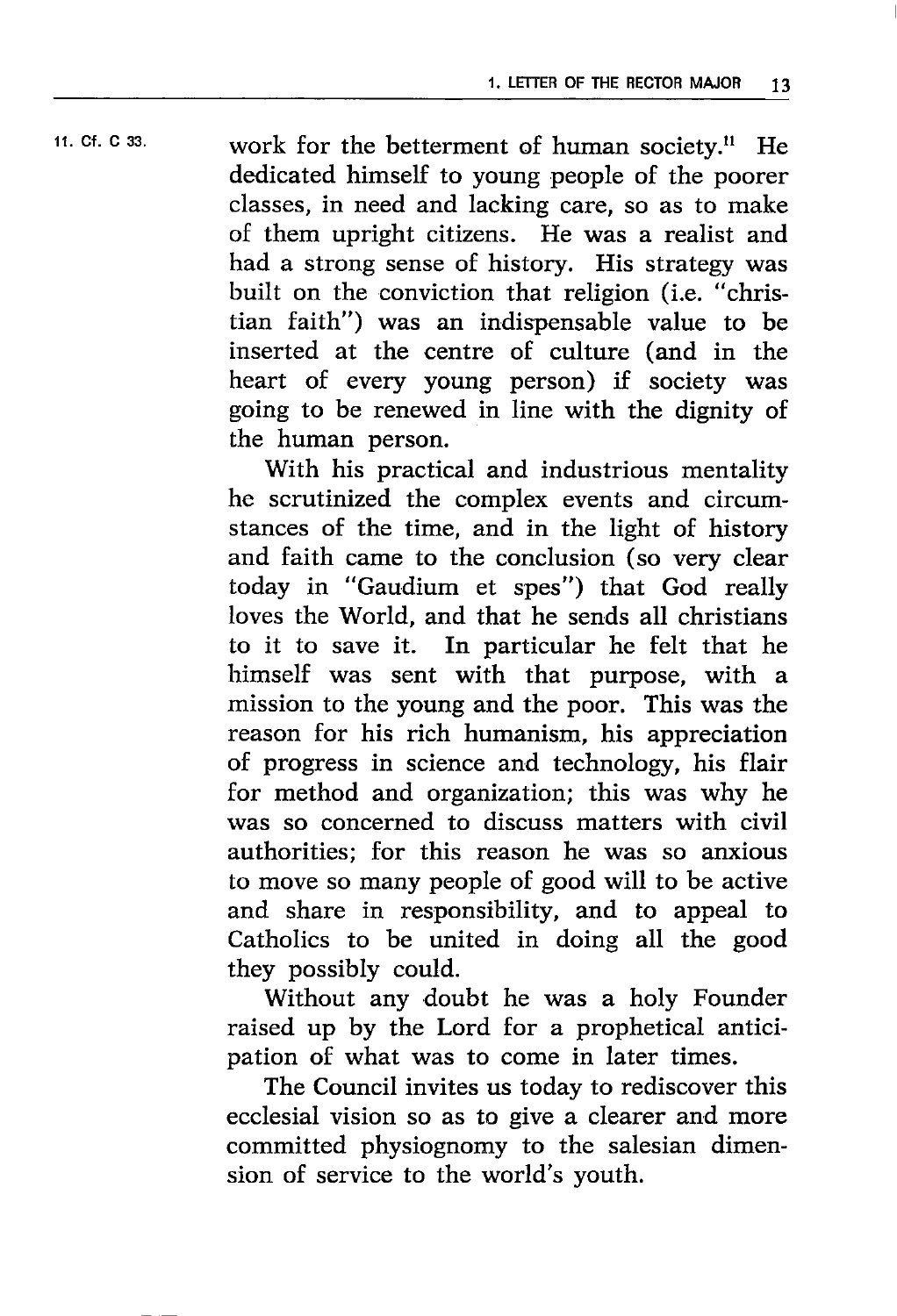# A valuable initiative of communion

One important aspect of the innovation produced by the Council must be considered, because it is closely related to the presence of the laity in our Family.

The fact that the laity are in the mission with us, and we with them, is not simply <sup>a</sup> matter of a quantitative summation of forces, and still less is it an addition forced upon us by our losses and absences.

It is a question of a mutually enriching communion between distinct but complementary vocations in the Church. There is an interchange of values which improves the qualities of each of the vocations concerned, strengthening their identity, making them more incisive and enriching them with the element of being up to date.

It is evidently necessary to be able to bring about between lay and consecrated persons a true ecclesial communion of complementary vocations, founded on Christ, moved by his Spirit, and nourished by convictions of faith, by mutual witness, and by a concrete and practical choice of tasks. In other words it is a question of a deep communion in the same apostolic spirituality.

And this brings us back once again from another standpoint to the urgent need to root out superficiality!

The communion starts substantially from two distinct poles which however are related one to the other and in mutual tension.

The Layman fulfils his ecclesial vocation by passing from within secular values, from the World as a starting point, to the vertex of a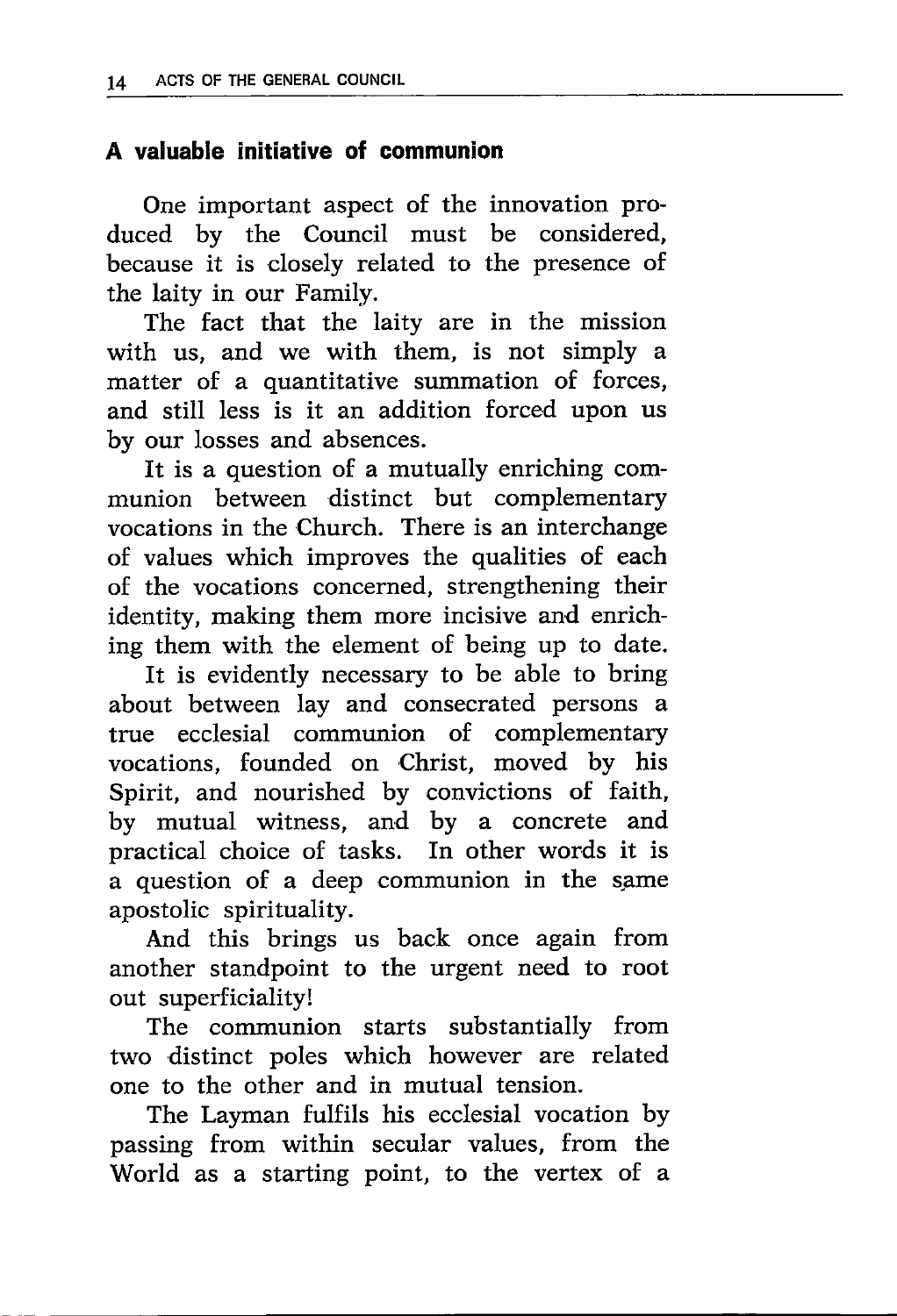religious attitude. The Salesian fulfils his vocation by moving from within his consecration towards the World, from the religious vertex towards human values. If we keep in mind the eloquent assertion of "Gaudium et spes" that earthly activity must be carried out in such <sup>a</sup> way "as to integrate human, domestic, professional, scientific and technical enterprises with religious values, under whose supreme direction all things are ordered to the glory of God",<sup>12</sup> we shall understand the difference in direction of the two vocations and also their mutual complementarity.

We may think, for example, of the different and complementary tasks of parents (lay people) towards their children, and of educators (Salesians) in respect of the same children.

Don Bosco reminds us of this in a fatherly letter addressed to the confreres: "Above all, if we want to be seen as desiring the real good of our pupils, we must never forget that we take the place of the parents of the dear lads".<sup>13</sup> (After the Synod of Bishops on the theme of the family, f wrote a circular letter to you in which I emphasized precisely the need to link youth ministry with family ministry; cf. ASC 299).

The lay parent dedicates himself in a christian fashion to the education of the young, but beginning from the human demands inherent in generation.

The salesian educator, on the other hand, dedicates himself to the education of the young beginning from the standpoint of the supernatural motherhood of the Church.

The two movements converge, meet, enter into communion and mutually enrich each other.

12. GS 43.

13. Gollected Letters, Turin 1959, IV, 201-205.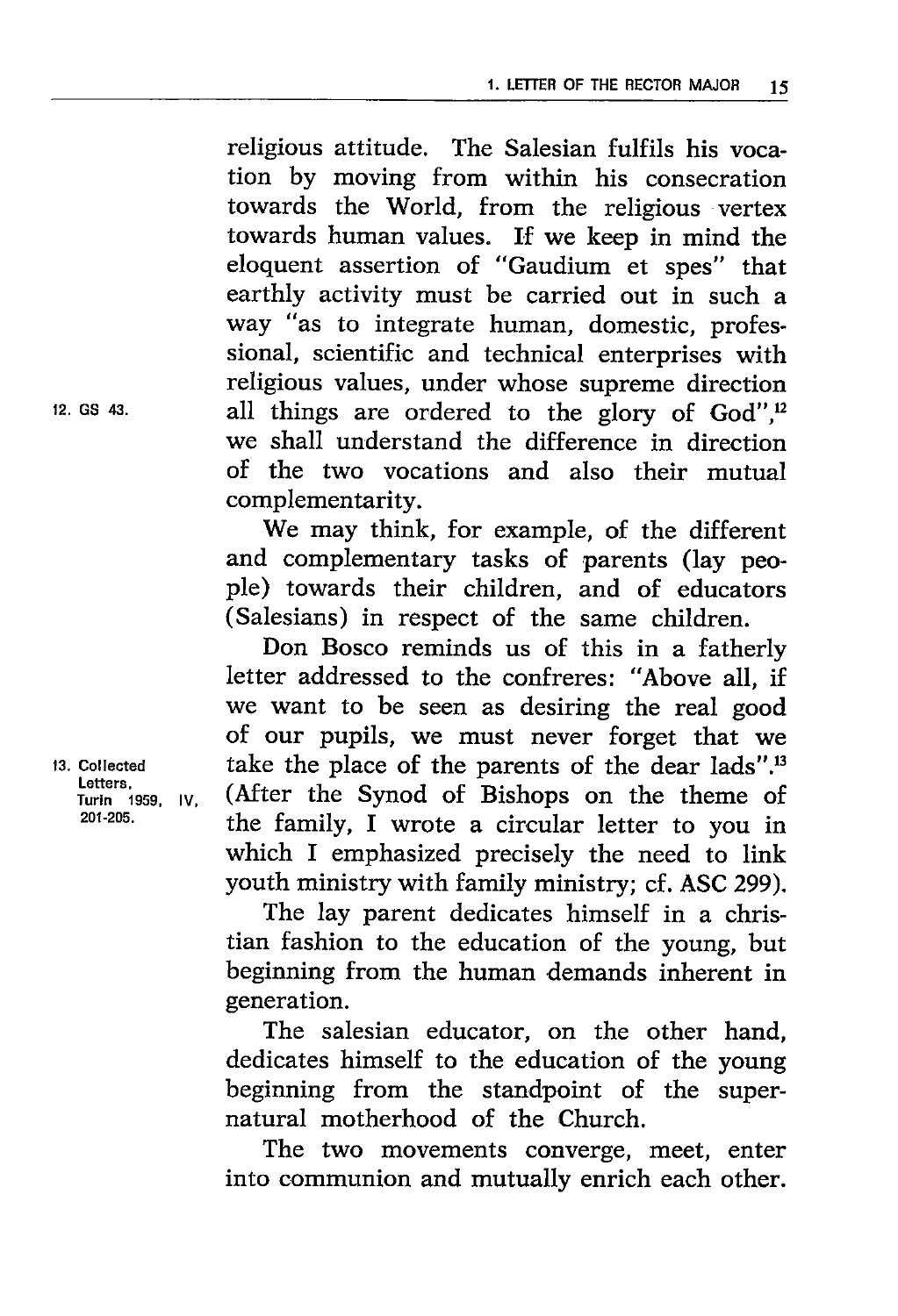How much the Salesian has to learn from the Layman! And on the other hand, how much the Layman has to learn from the Salesian! Both one and the other, acting alone and merely on their own account, would find themselves very much impoverished in their own particular vocation.<sup>14</sup>

And we could give many other similar examples in which the Layman, starting from secular values, enriches the Salesian, and vice versa the Salesian, starting from religious values, enriches the Layman with whom he comes in contact in the service of the young.

Between the laity in mission with us and us in mission with them, there is a common purpose which is the apostolate for the young and the poor. But the manner in which the purpose is achieved is different in each case; as the Council puts it: "in the Church there is diversity of ministry, but unity of mission".<sup>15</sup>

Both of them draw on the same evangelical spirit of Don Bosco, but they do so in different keys and with details which are different but mutually correlated: they mutually enrich each other, as in the classic interchange between celibacy for the Kingdom and marriage in Christ.16

Don Bosco lived concretely, and has taught us to do likewise, a similar precious communion. We were born in communion with the laity, and they with us, and our historical growth has followed the same line.

After a Council which has studied so deeply and launched this tremendous ecclesial value, how could we fail to commit ourselves to its growth: to improve the quality of communion 14. Ct. C 47

15. AA 2.

16. Cf. ASC 299, p. 24-26.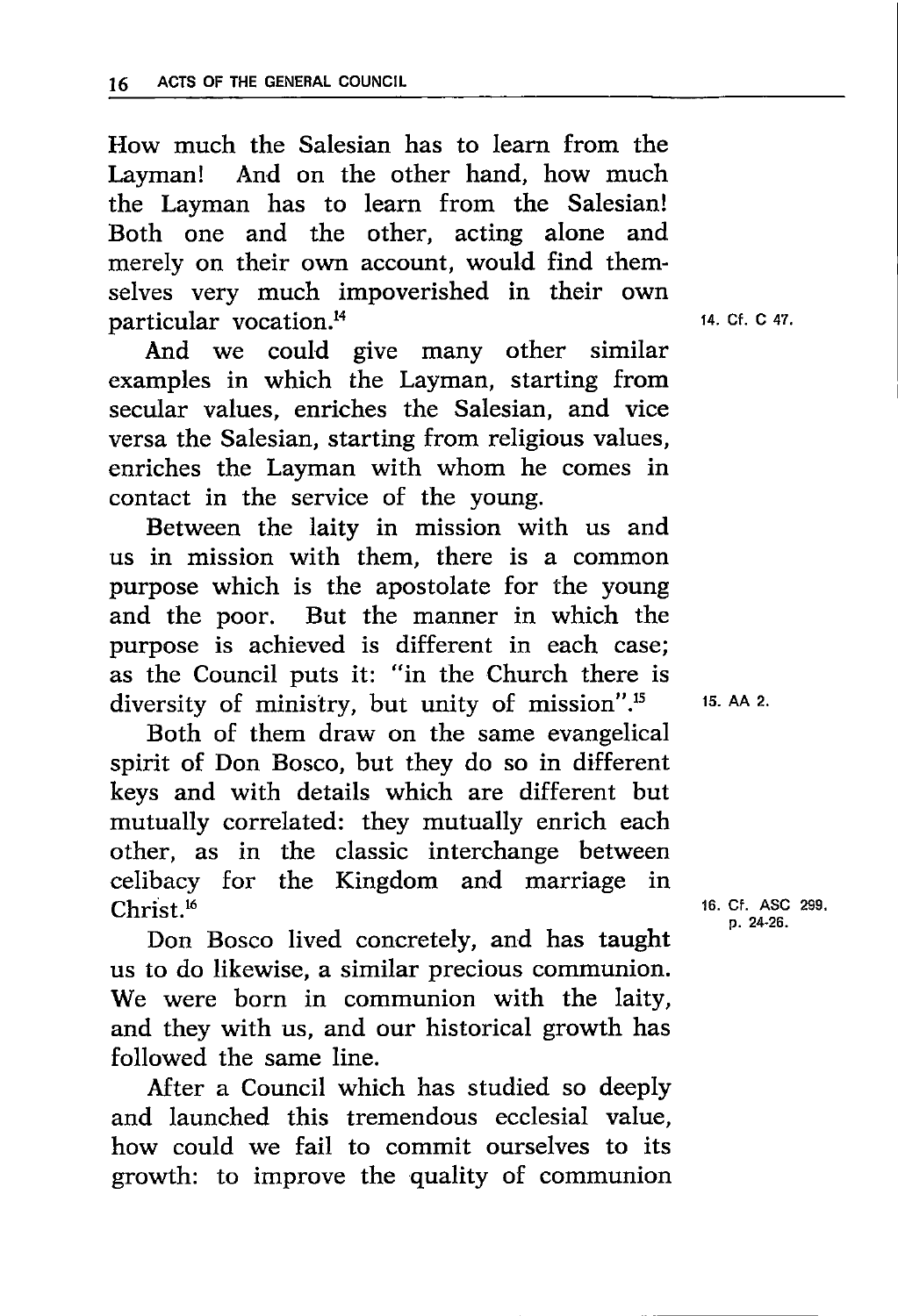and increase the number of those sharing in it? But it is precisely together that we must speak of Christ, Iive in Christ and witness to Christ! We have a common christian vocation of being authentic disciples of the Lord, even though it be expressed in different ways.

# What are our objectives?

If we are to promote in our communities this precious communion we must have certain concrete objectives at which to aim, seeking and using means which every house has available or which the province can offer.

' The first goal to be attained, and it will subsequently throw light on whatever else has to be done, is a more organic knowledge of Vatican II with a special analysis of its doctrine on the vocation and mission of the laity. I have already referred to this above, and I dealt with at length in the earlier circular.<sup>17</sup> Once again I remind provincials and rectors of their responsibility in this regard. It will be opportune too to promote some well planned study meetings with the lay people themselves.

• As one of the fruits of this deeper study, it will be necessary to instil in the laity the knowledge of being true committed Catholics, witnesses of their Baptism, aware of their secular vocation, courageous members of a Church-Sacrament of salvation, in the family, in the neighbourhood, in society, and in fact everywhere.

Don Bosco sought to bind actively and in spiritual depth with the Salesians "those Catho-

'17. AGC 316.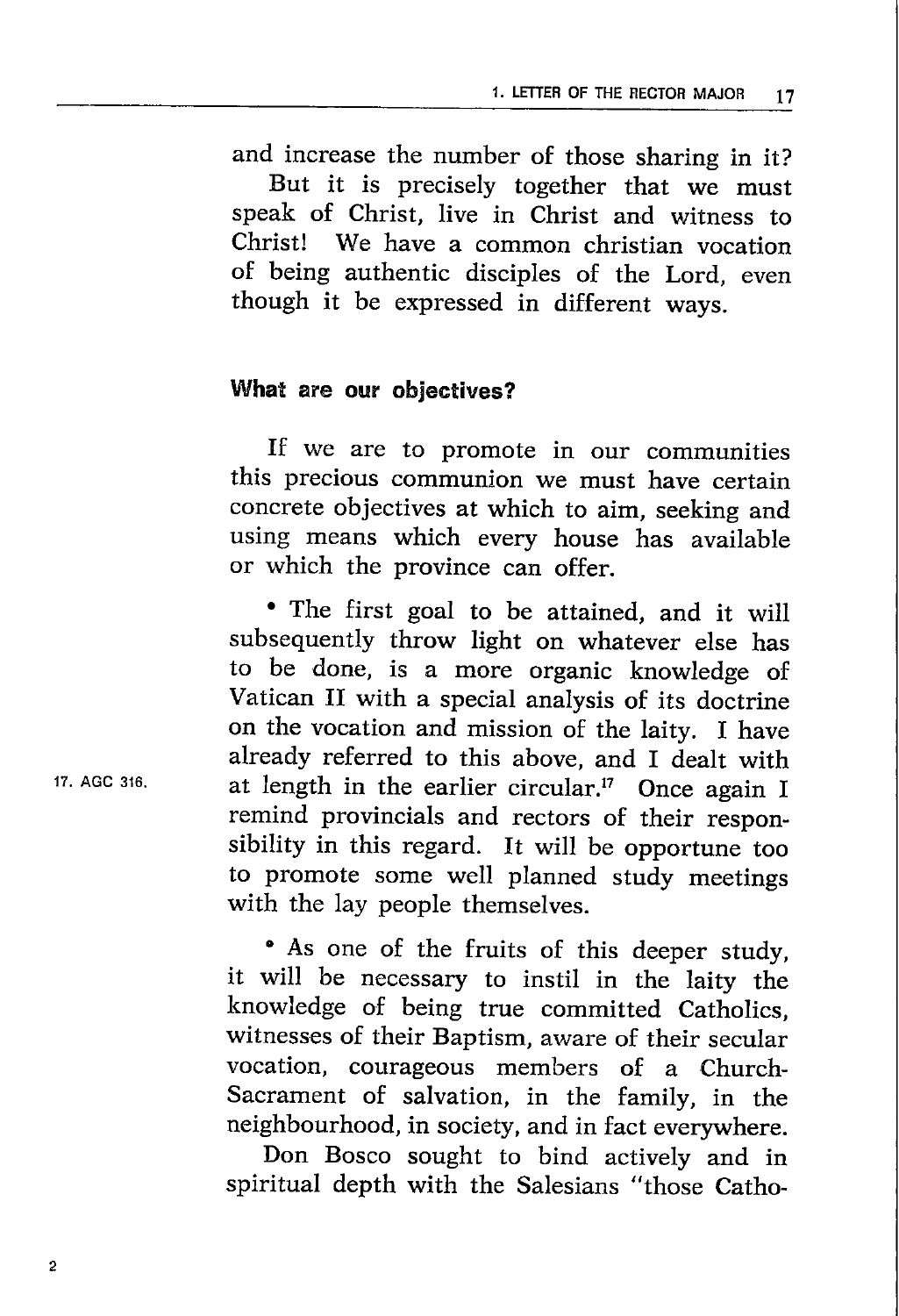lics who so desire"; "in these difficult times", he said, "we christians must unite to foster the spirit of prayer and charity by all the means that religion provides". $18$ 

The sense of being a responsible member of the Catholic Church must become the moving nucleus of this apostolic activity.

'A third objective to be ensured is that of centring the apostolic interest of the laity who collaborate with us on the integral promotion of young people and on the needs of evange-<br>lization of the poorer classes. The common lization of the poorer classes. mission gives to all the Salesian Family its concrete tone and defines its characteristic place in the People of God.

Don Bosco involved the laity precisely to "remove or at least mitigate those evils which put at risk the morality of the new generations, in whose hands lie the destinies of civil society".<sup>19</sup>

The apostolic interest of the laity for the young and for poor neighbourhoods can be "direct and immediate" (parents, educators, teachers, catechists, social communicators, etc.), or it can be "indirect and mediate" through participation in cultural, social and political tasks etc. which have particular relevance to the young and the poor. It is not a case of listing activities and functions, but of opening horizons before apostolic desires.

'And then, as regards practical kinds of apostolate we need to intensify in the laity generosity and creativity, but keeping always in mind certain aspects which open up a great range of possibilities.

In the first place, insistence is needed on the

18. Cooparators Regulations.

19. ibid.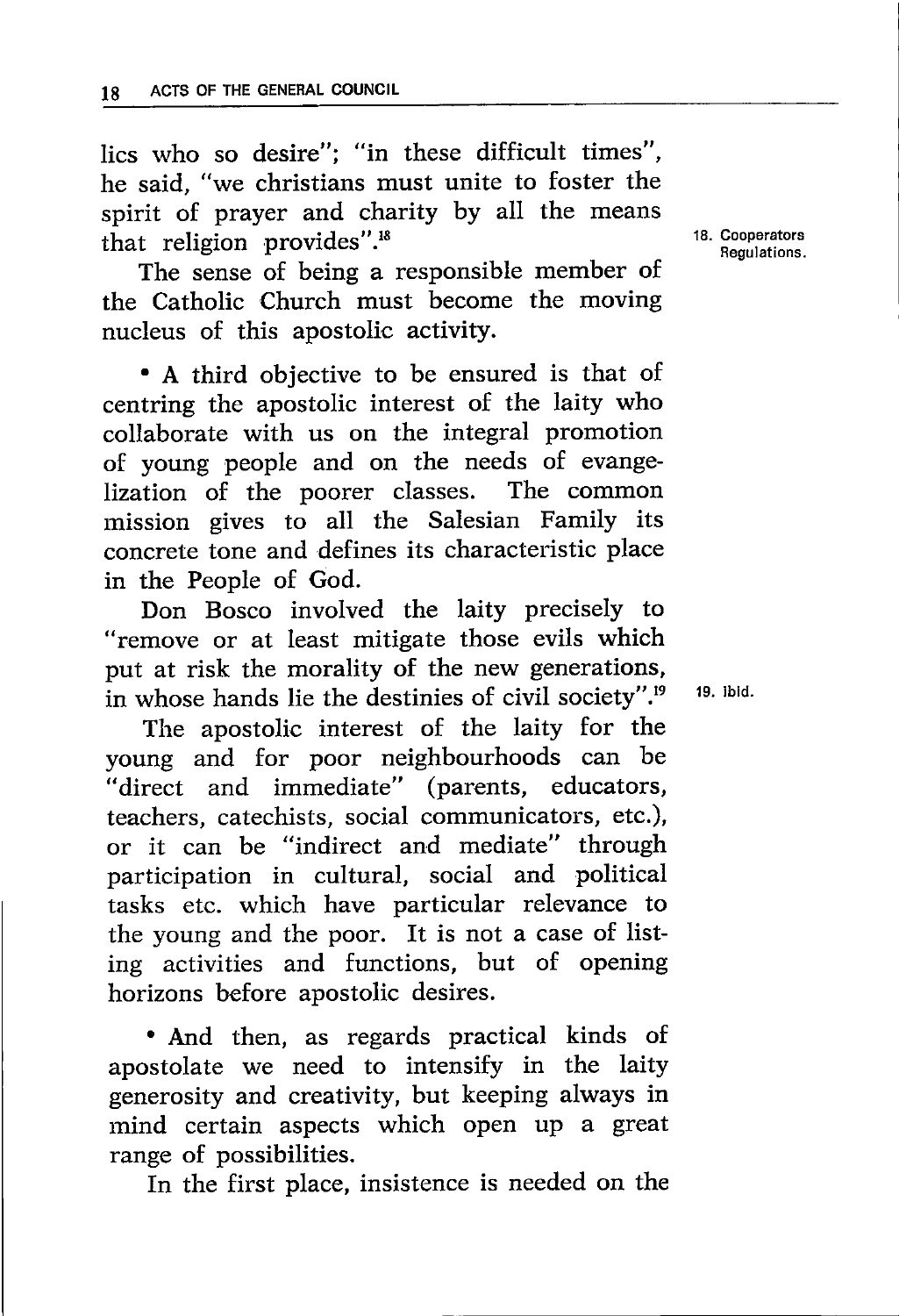daily witness which the laity must be able to provide by their state of life and in their work or profession: this is what gives its christian aspect to their specific secular character.

In addition it is particularly meaningful and enhancing if the laity can be convinced about reserving a space for apostolic activity in their free time. Whether this be much or little, it is certainly one of the best signs of responsible and committed membership of the Church according to the mission proper to the Salesian Family.

The Council's decree "Apostolicam actuositatem" presents three "areas" of apostolic perspective: the first concerns specific tasks in the field of evangelization, the second (and most characteristic) refers to the christian animation of the temporal order, and the third involves initiatives in charitable works and social aid. $x^0$ It is not therefore a restrictive, closed and unilateral perspective, but one that is open to ample possibilities of action.

The decree also presents various possible "forms" of apostolate. The two basic ones are: the 'individual' form, which in some countries is frequently the only one possible in practice; and the 'associative' form, particularly recommended by the Council, because "it is in happy harmony with a fundamental need in the faithful, a need that is both human and christian; and at the same time it offers a sign of the communion and unity of the Church in Christ".<sup>21</sup>

In our Family various possibilities can be found for apostolic work in groups or associations.

But there exists an outstanding Association,

20. cf. AA 5-8.

21. Cf. ibid. 15-19.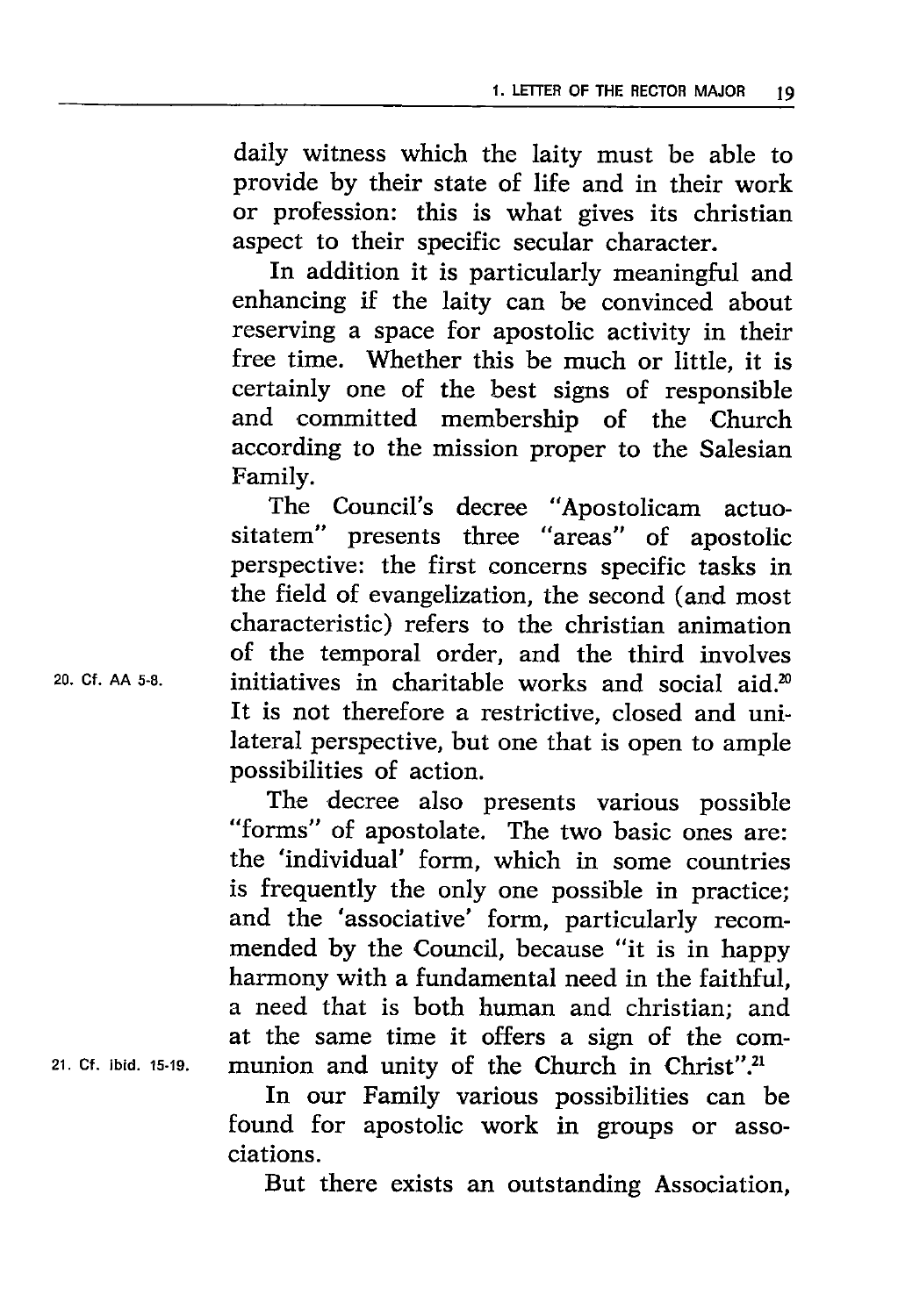that of the Salesian Cooperators. From the point of view of the christian vocation of the lay person in our Family, this must be considered the centre of reference for all such possibilities, because it is not an alternative to other associations, but rather aims at animating those others. The Cooperators are not an association which, as such, organizes works and specific initiatives; the Association is aware that it shares responsibility with us in preserving in all its members and in our Family the vitality of Don Bosco's plan, bringing to it the riches of its own secular condition. In doing this it retains the possibility of offering animators for the identity of any other group or association whose specific nature needs to be known and appreciated, without prejudice to its autonomy.

On account of this vocational character, the Cooperators' Association has particular bonds with our Congregation; it is in fact called upon to ensure, in special communion with us, the identity and vitality of the spiritual and apostolic heritage of Don Bosco in the world.

The Founder did not conceive the Association as being independent and made up only of lay people, but rather as an integral part or group aggregated to the Congregation. The great majority of its members are in fact lay, and the Association promotes their secular character; but it also includes diocesan priests and deacons (and even Bishops). It enjoys too its own peculiar autonomy, which however must be efficaciously harmonized with the serious responsibility of taking care (together with us) of the specific character and efficacy of the salesian vocation.

If all the authentic laity who are in mission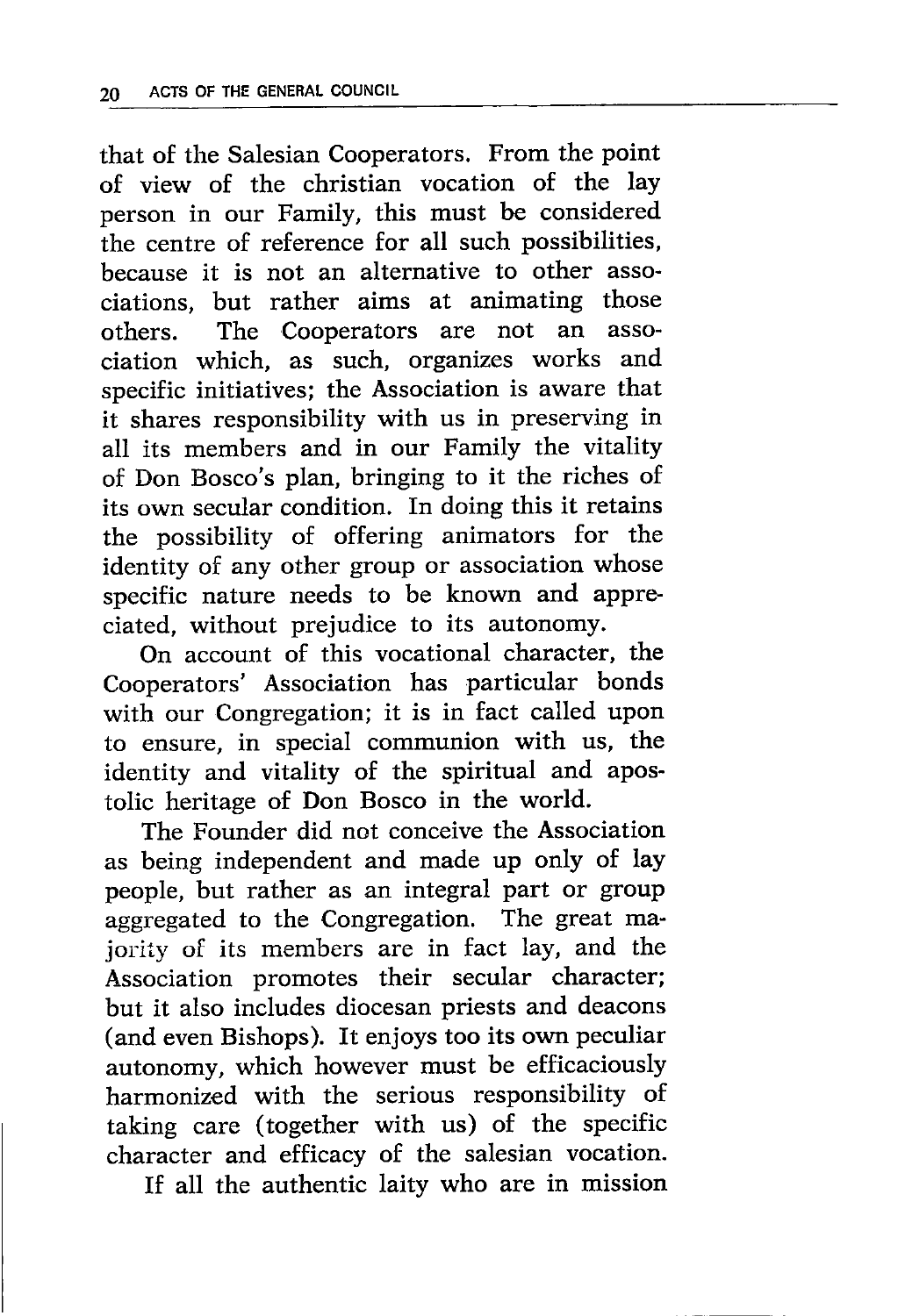with us (Past Pupils, Collaborators, Friends) became members of this special Association, it would strengthen their personal salesian identity and in addition they would bring to the other associations of which they might be members a greater commitment in a better Family communion.

This is what Don Bosco wanted.

' Finally, another important objective to be attained is that of making known and loved the evangelical patrimony of Don Bosco with its specific values of his charisma and criteria for activity. This means helping lay people to grow in the salesian spirit and apostolic method left to as by our Founder as a heritage; but in this formative task it is always necessary to see that everything is in harmony with their secular vocation.2

To achieve these objectives it will be obvious, I think, to everyone that some priorities must be laid down for competent and efficacious action.

I recall some of these, especially for the benefit of provincials:

-- To make sure that the confreres in charge<br>of this sector are adequate in number and — To make sure that the confreres in charge quality, that they are up to date and have the necessary time available for the work involved.

- Constantly to promote the calling together.<br>friendship and formation of lay people in view  $\sim$  Constantly to promote the calling together, of an apostolic involvement; in this connection those who are young should not be overlooked but rather given special attention.<sup>23</sup>

- To help individuals to choose concrete and<br>practical commitments in keeping with their - To help individuals to choose concrete and personal possibilities in educational, pastoral,

22. Ct. C 47,

23. Cf. AA 12.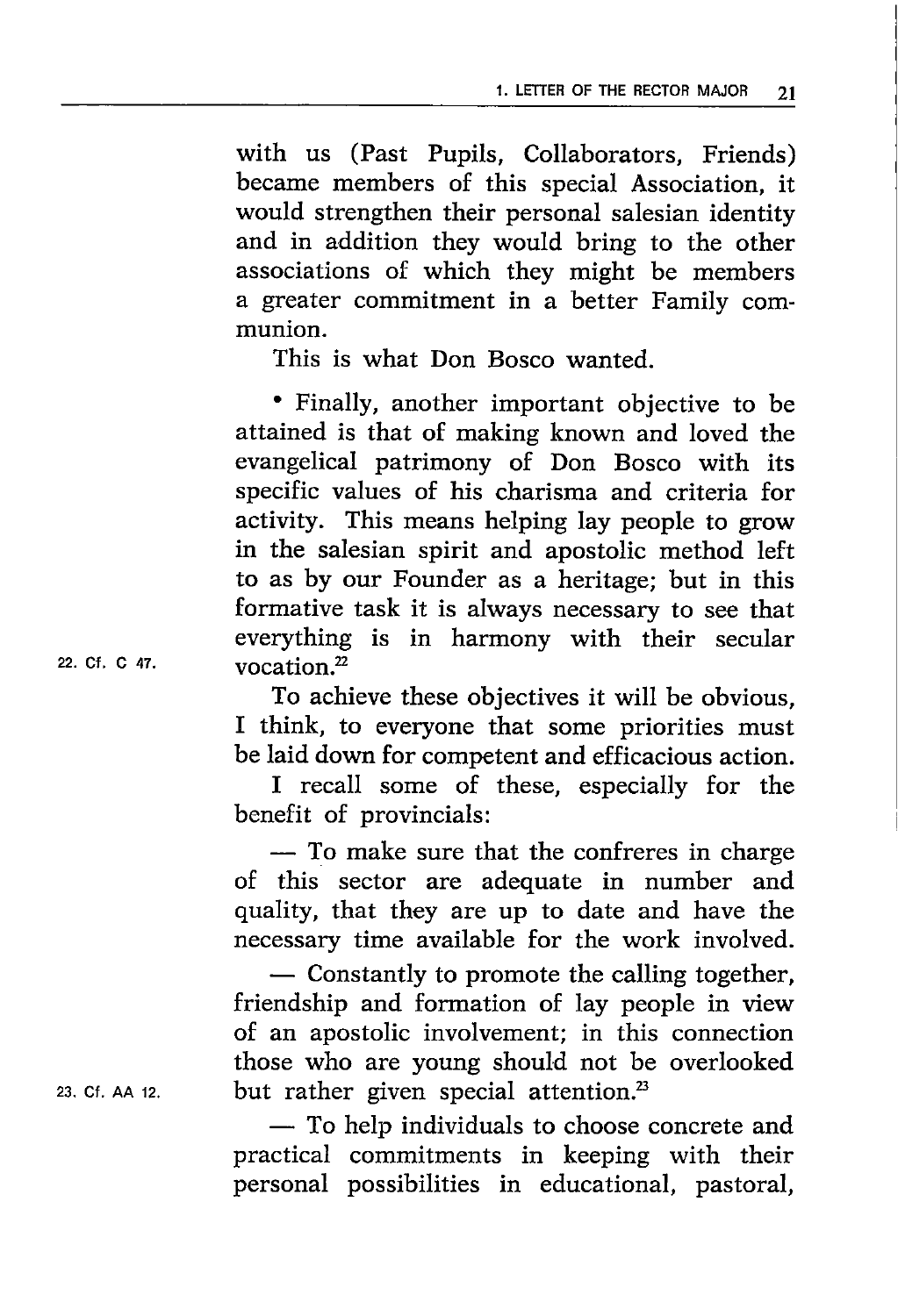charitable and other works for the common good, either individually or in association with others.

 $-$  10 organize initiatives at provincial levels<br>which will create a climate of renewal and - To organize initiatives at provincial level relaunching in every community.

## Giving life to a true "spiritual movement"

Vatican II brought with it a vast spiritual renewal. As Paul VI said: "We are living in the Church at a privileged moment of the Spirit. Everywhere people are trying to know him better, as the Scripture reveals him. They are happy to place themselves under his inspiration. They are gathering about him; they want to let themselves be led by  $him''<sup>.24</sup>$ 

Now if the Spirit of the Lord is providing the Church at the present day with a special period of spiritual rebirth, it would indeed be strange if we, who are precisely bearers of one of his charismata, remained passive or were satisfied with the simple and meagre effort of repeating what had been done before: that would not be movement, but rather a comfortable way of standing still.

In commenting on the Strenna, I said that the life of the Church provides a yardstick for measuring ourselves: either we launch a characteristic "spiritual movement" with the contribution of the whole Salesian Family and we shall be leaders for the future, bearing the Council towards the third millennium, or else we shall resign ourselves to remaining in the rear, closing ourselves in nostalgic musings on the past and 24. EN 7s.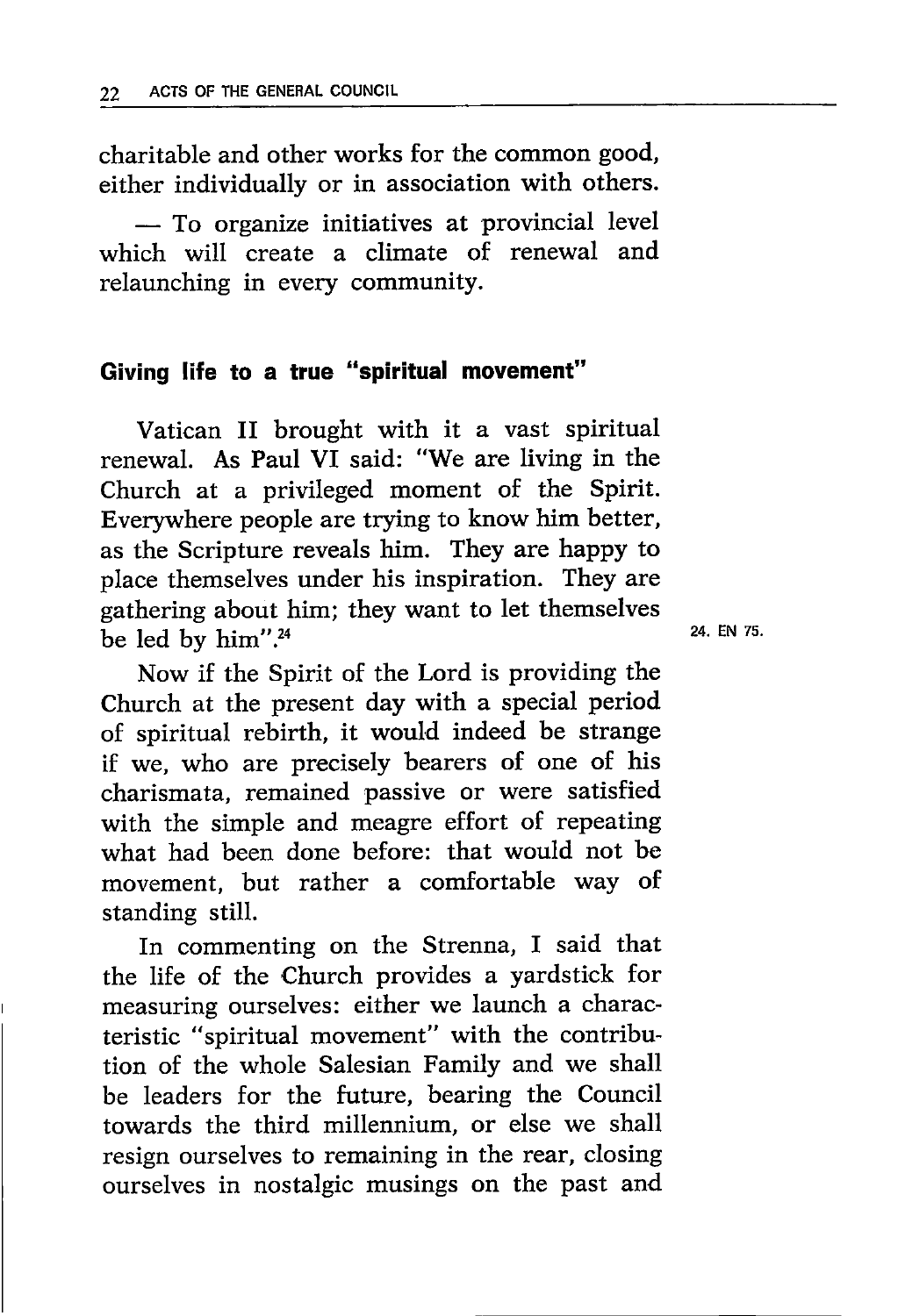running the risk of imprisoning ourselves up in a museum of past memories.

We need something to shake us up; and <sup>1988</sup> offers a magnificent opportunity for the purpose.

A significant majority of confreres in the Congregation are already breathing the fresh air of this renewal, nourished and supported (for more than a year now) by the renewed Constitutions.

And so the conditions exist, and indeed in various provinces very positive steps have already been taken for the growth and expansion of <sup>a</sup> characteristically apostolic "spiritual movement", which involves and catalyzes a large number of lay people together with ourselves.

To this end we must able to give back to our consecrated life its specific feature of "charisma". This means, as "Mutuae relationes" says, "bringing an element of real originality into the spiritual life of the Church along with fresh initiatives for action". Such a characteristic demands "a constant re-examination of fidelity to the Lord, docility to his Spirit, prudent weighing of circumstances and careful reading of the signs of the times, the will to be integrated in the Church, awareness of obedience to the hierarchy, boldness in initiatives, perseverance in self-giving, humility in the face of adversity. In a genuine charism there is always a mixture of new creativity and interior suffering".<sup>25</sup>

These expression provide us with a very useful yardstick for comparison and revision.

From the very beginnings the charism of Don Bosco has given rise in the world to <sup>a</sup> concrete, attractive and adequate "youth spirituality"; St Dominic Savio provides proof of this. At the present day, after the Council, the

25. MR 12.